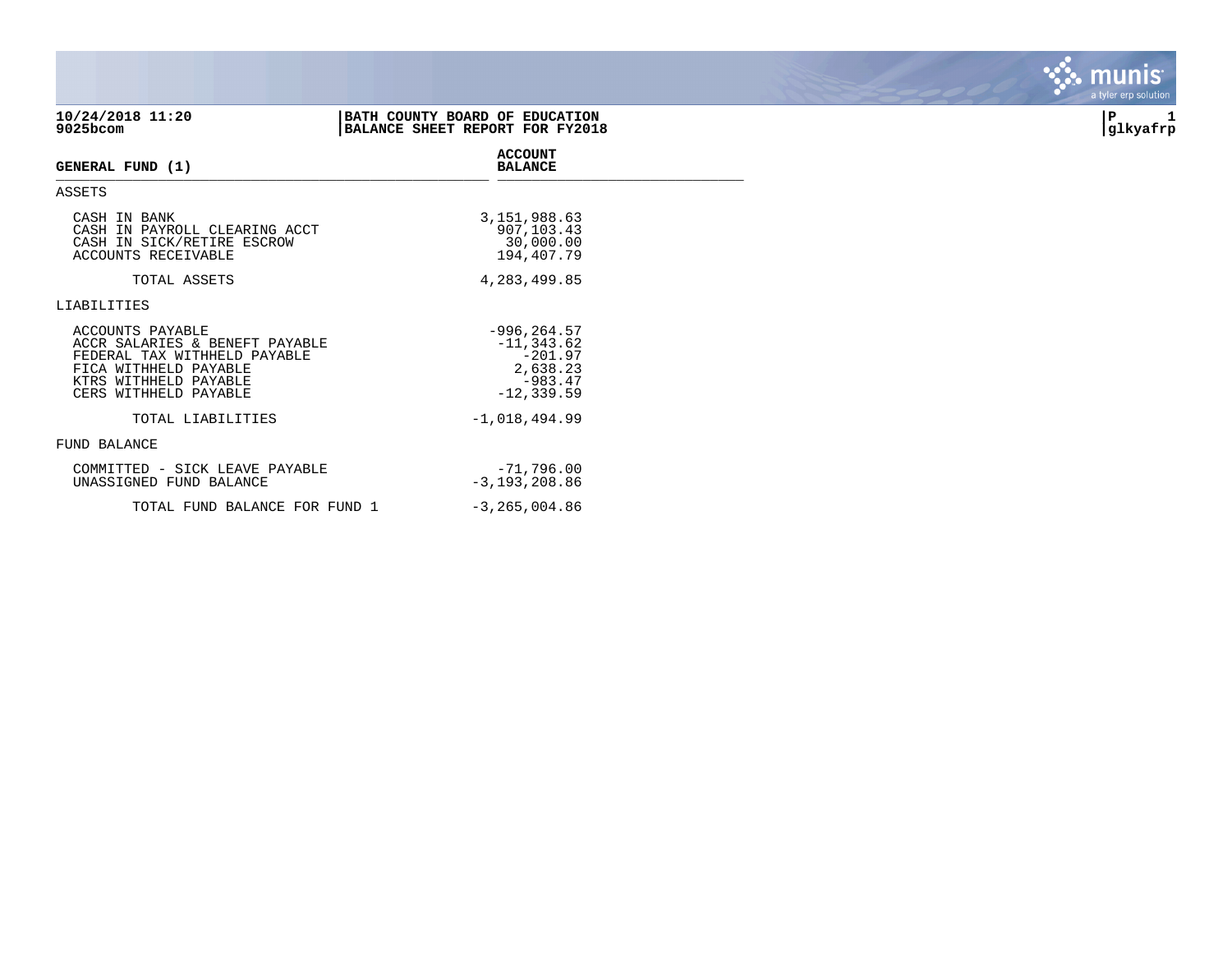| 10/24/2018 11:20<br>9025bcom               | BATH COUNTY BOARD OF EDUCATION<br>BALANCE SHEET REPORT FOR FY2018 | 2<br>P<br> glkyafrp |
|--------------------------------------------|-------------------------------------------------------------------|---------------------|
| SPECIAL REVENUE (2)                        | <b>ACCOUNT</b><br><b>BALANCE</b>                                  |                     |
| ASSETS                                     |                                                                   |                     |
| CASH IN BANK<br>ACCOUNTS RECEIVABLE        | 316,076.72<br>111,482.69                                          |                     |
| TOTAL ASSETS                               | 427,559.41                                                        |                     |
| LIABILITIES                                |                                                                   |                     |
| ACCOUNTS PAYABLE<br>ADVANCES FROM GRANTORS | $-12,972.47$<br>$-414,586.94$                                     |                     |
| TOTAL LIABILITIES                          | $-427,559.41$                                                     |                     |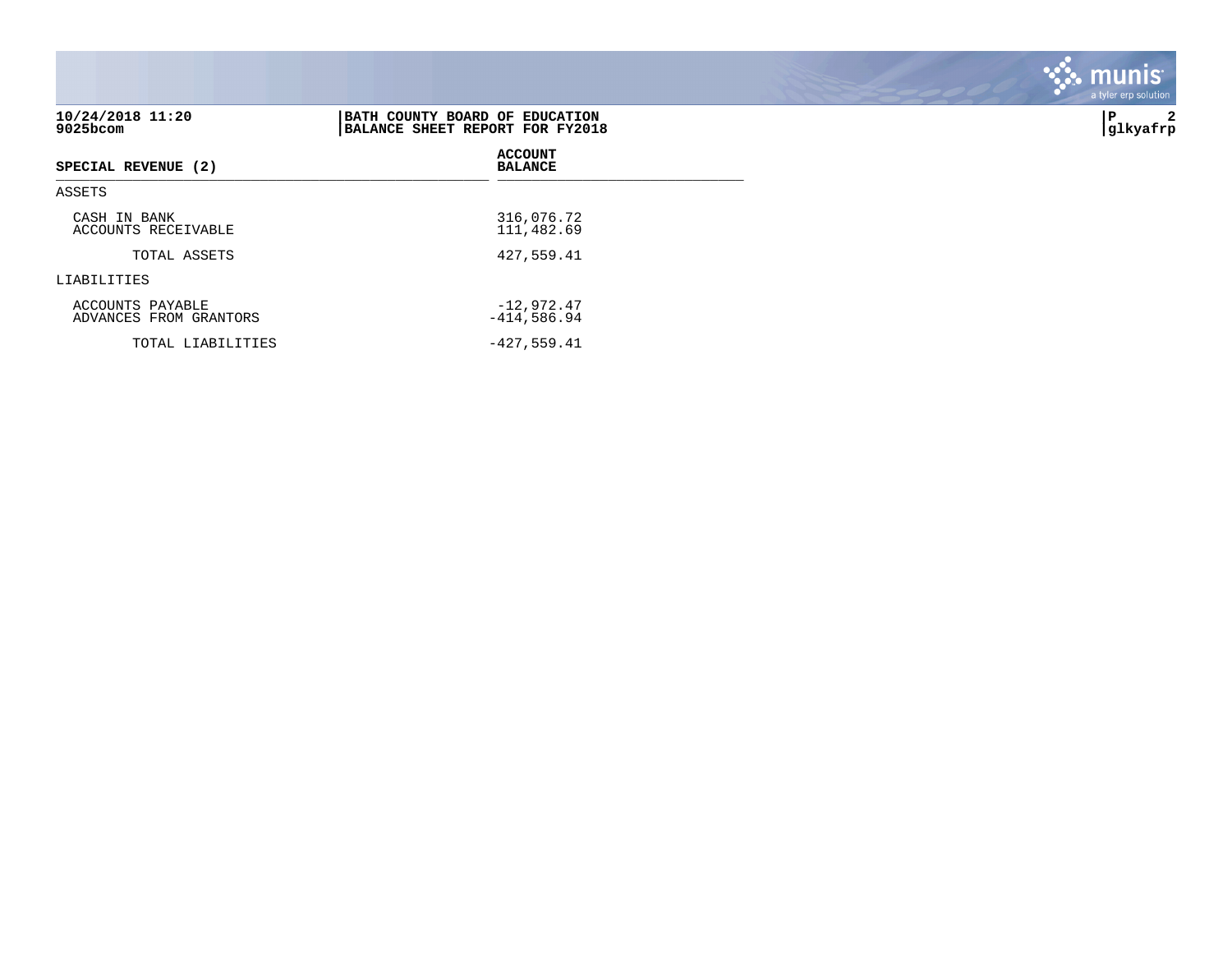| 10/24/2018 11:20<br>BATH COUNTY BOARD OF EDUCATION<br>9025bcom<br>BALANCE SHEET REPORT FOR FY2018 |                                  | з<br>P<br>glkyafrp] |
|---------------------------------------------------------------------------------------------------|----------------------------------|---------------------|
| DISTRICT ACTIVITY FD (ANNUAL) (21)                                                                | <b>ACCOUNT</b><br><b>BALANCE</b> |                     |
| ASSETS                                                                                            |                                  |                     |
| CASH IN BANK                                                                                      | 74,908.82                        |                     |
| TOTAL ASSETS                                                                                      | 74,908.82                        |                     |
| FUND BALANCE                                                                                      |                                  |                     |
| COMMITTED - OTHER                                                                                 | $-74,908.82$                     |                     |
| TOTAL FUND BALANCE FOR FUND 21                                                                    | $-74,908.82$                     |                     |

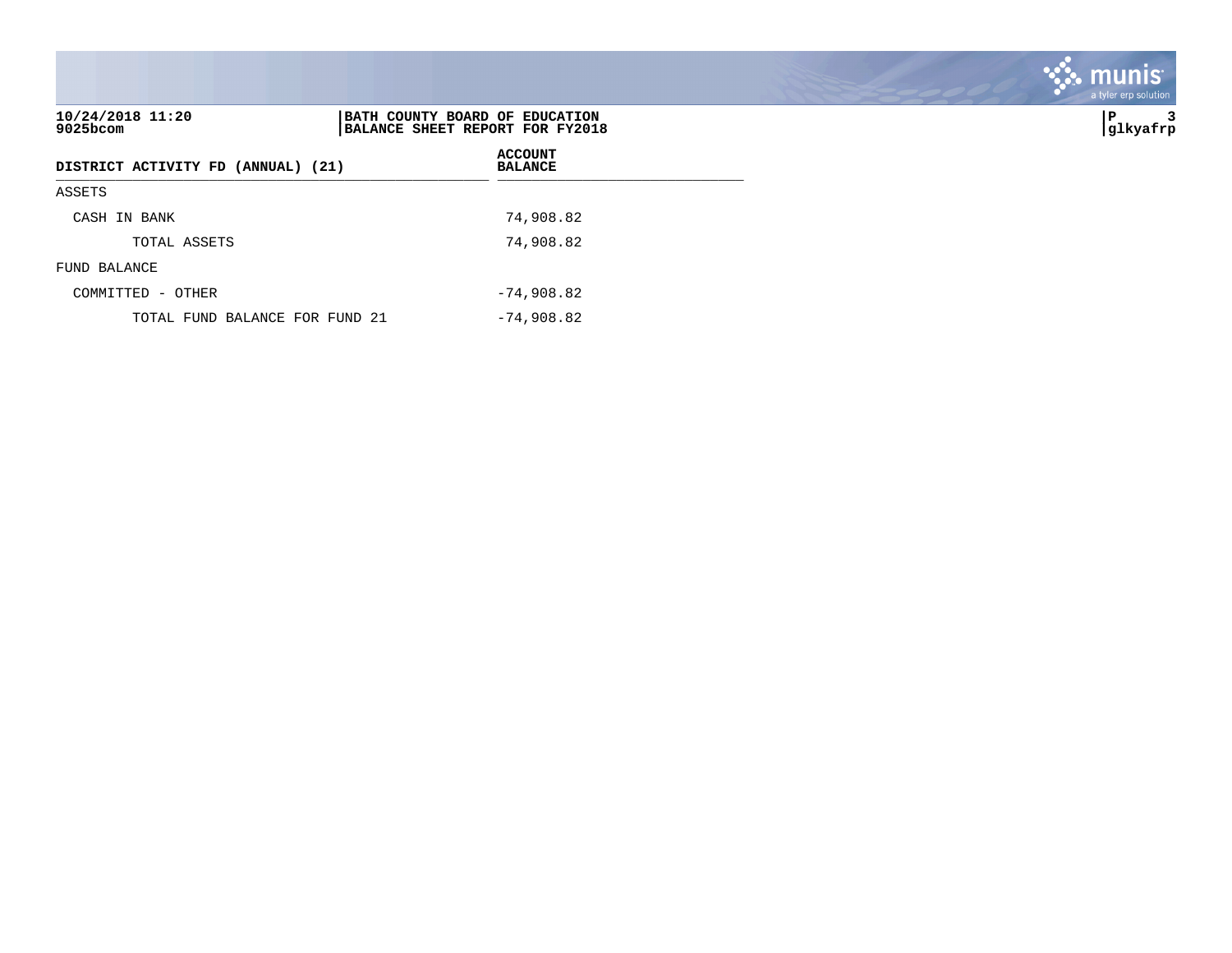|                                 |                                                                   | a tyler erp solution |
|---------------------------------|-------------------------------------------------------------------|----------------------|
| 10/24/2018 11:20<br>9025bcom    | BATH COUNTY BOARD OF EDUCATION<br>BALANCE SHEET REPORT FOR FY2018 | P<br>4<br> glkyafrp  |
| CAPITAL OUTLAY FUND (310)       | <b>ACCOUNT</b><br><b>BALANCE</b>                                  |                      |
| ASSETS                          |                                                                   |                      |
| CASH IN BANK                    | 164,179.86                                                        |                      |
| TOTAL ASSETS                    | 164,179.86                                                        |                      |
| FUND BALANCE                    |                                                                   |                      |
| RESTRICTED - OTHER              | $-164, 179.86$                                                    |                      |
| TOTAL FUND BALANCE FOR FUND 310 | $-164, 179.86$                                                    |                      |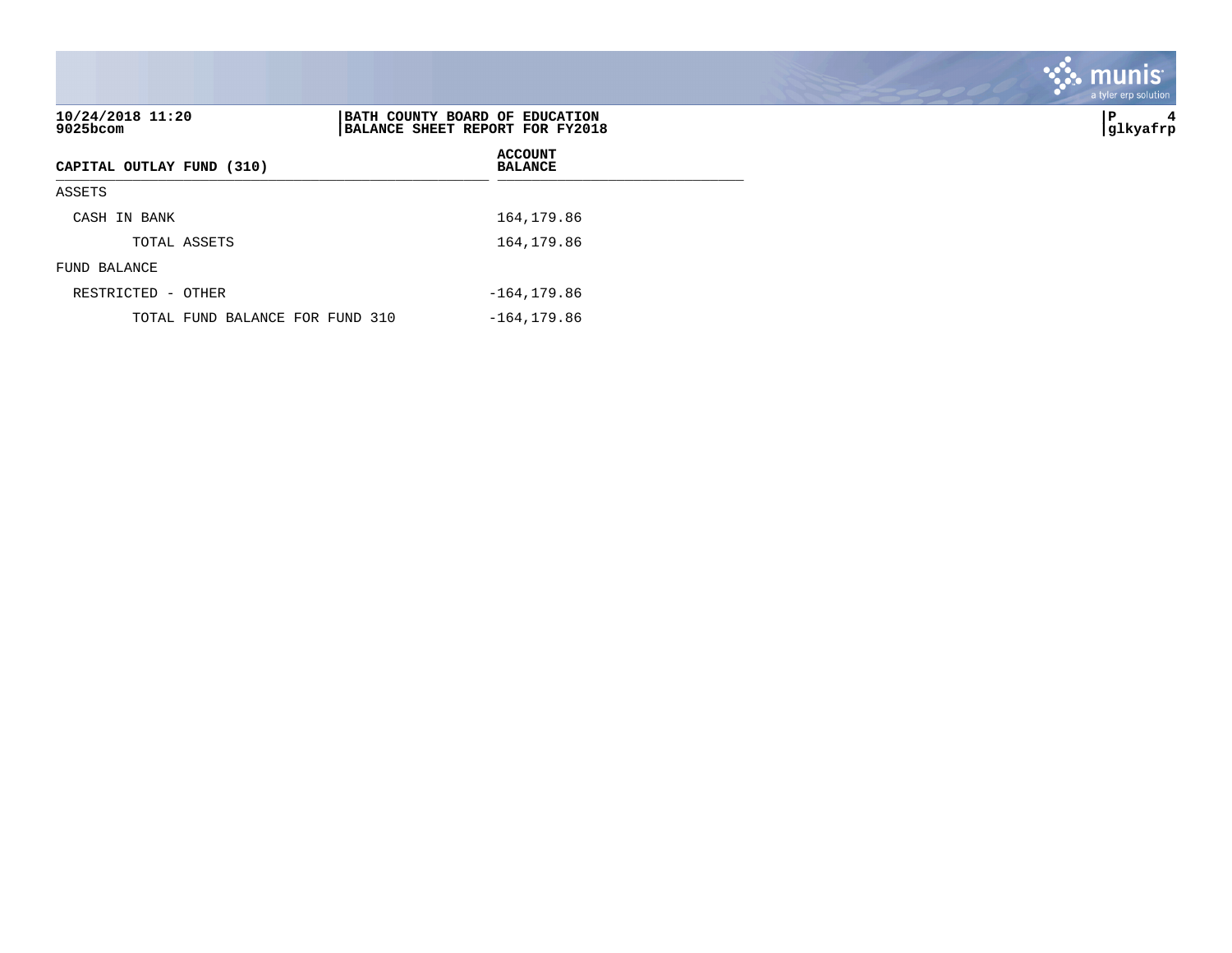| 10/24/2018 11:20<br>9025bcom      | BATH COUNTY BOARD OF EDUCATION<br>BALANCE SHEET REPORT FOR FY2018 | ∣P<br> glkyafrp |
|-----------------------------------|-------------------------------------------------------------------|-----------------|
| BUILDING FUND (5 CENT LEVY) (320) | <b>ACCOUNT</b><br><b>BALANCE</b>                                  |                 |
| ASSETS                            |                                                                   |                 |
| CASH IN BANK                      | 67.06                                                             |                 |
| TOTAL ASSETS                      | 67.06                                                             |                 |
| FUND BALANCE                      |                                                                   |                 |
| RESTRICTED - OTHER                | $-67.06$                                                          |                 |
| TOTAL FUND BALANCE FOR FUND 320   | $-67.06$                                                          |                 |

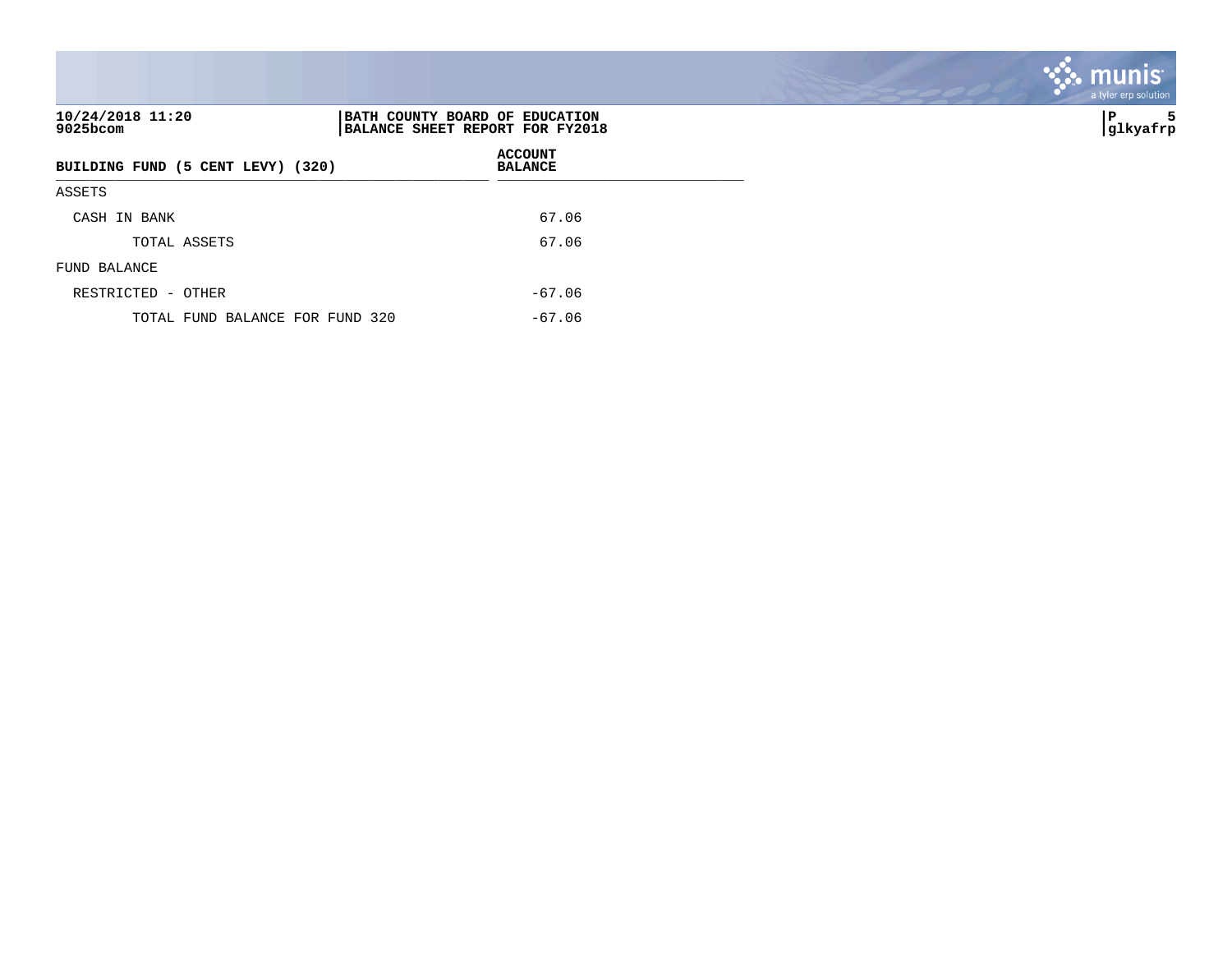| 10/24/2018 11:20<br>$9025$ bcom | BATH COUNTY BOARD OF EDUCATION<br>BALANCE SHEET REPORT FOR FY2018 | P<br>6<br> glkyafrp |
|---------------------------------|-------------------------------------------------------------------|---------------------|
| CONSTRUCTION FUND (360)         | <b>ACCOUNT</b><br><b>BALANCE</b>                                  |                     |
| ASSETS                          |                                                                   |                     |
| CASH IN BANK                    | 8,897,602.96                                                      |                     |
| TOTAL ASSETS                    | 8,897,602.96                                                      |                     |
| LIABILITIES                     |                                                                   |                     |
| ACCOUNTS PAYABLE                | $-285,687.42$                                                     |                     |
| TOTAL LIABILITIES               | $-285,687.42$                                                     |                     |
| FUND BALANCE                    |                                                                   |                     |
| RESTRICTED-FUTURE CONSTR BG-1   | $-8,611,915.54$                                                   |                     |
| TOTAL FUND BALANCE FOR FUND 360 | $-8,611,915.54$                                                   |                     |

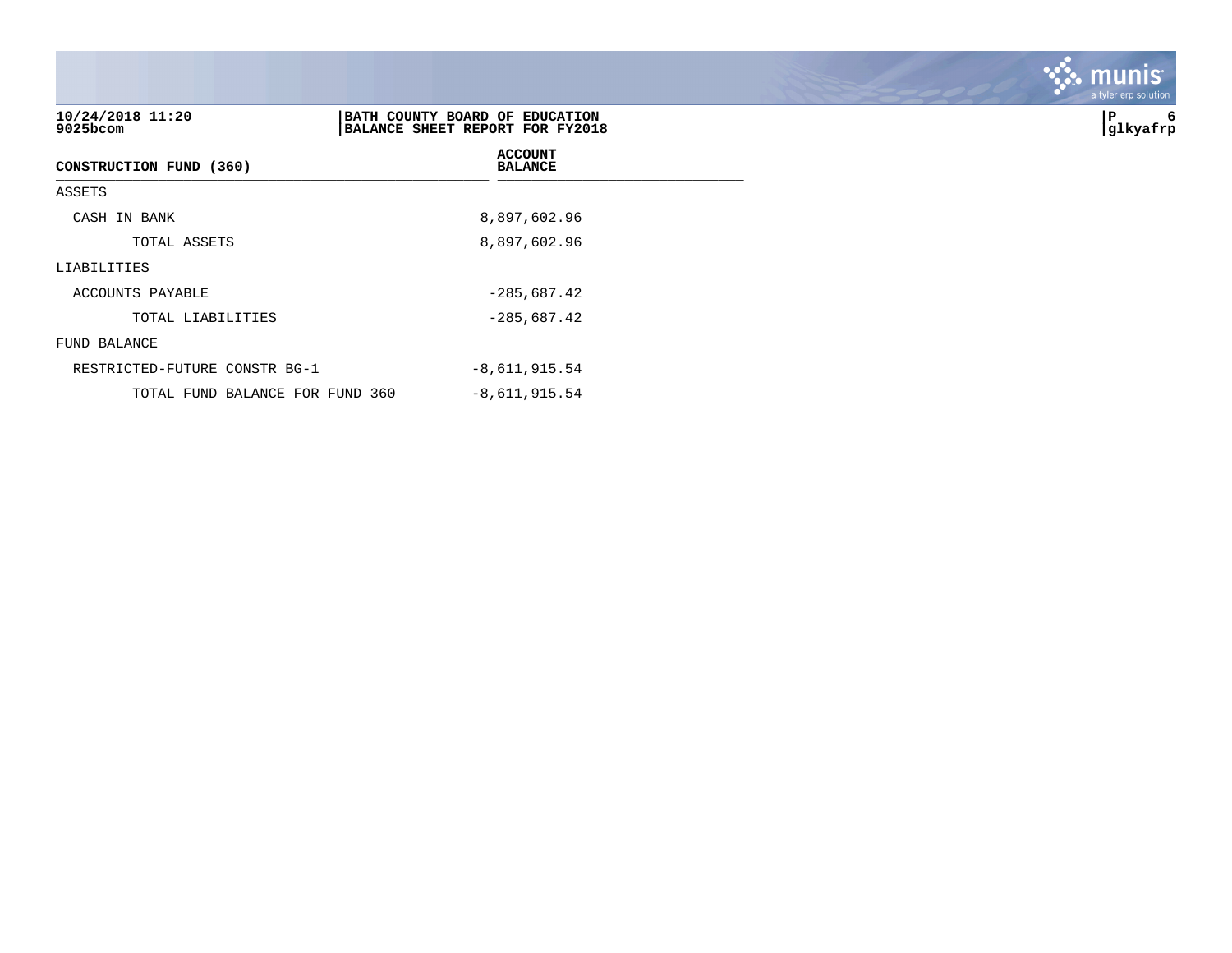| 10/24/2018 11:20<br>9025bcom                                                                                                | BATH COUNTY BOARD OF EDUCATION<br>BALANCE SHEET REPORT FOR FY2018                 | 7<br>∣P<br> glkyafrp |
|-----------------------------------------------------------------------------------------------------------------------------|-----------------------------------------------------------------------------------|----------------------|
| FOOD SERVICE FUND (51)                                                                                                      | <b>ACCOUNT</b><br><b>BALANCE</b>                                                  |                      |
| ASSETS                                                                                                                      |                                                                                   |                      |
| CASH IN BANK<br>ACCOUNTS RECEIVABLE<br>INVENTORIES FOR CONSUMPTION<br>DEF OUTFLOW OF RESOURCES<br>DEF OUTFLOW OF RESOURCES  | 1,161,807.06<br>81,979.17<br>3,975.82<br>92,587.53<br>303,661.54                  |                      |
| TOTAL ASSETS                                                                                                                | 1,644,011.12                                                                      |                      |
| LIABILITIES                                                                                                                 |                                                                                   |                      |
| ACCOUNTS PAYABLE<br>NET PENSION LIABILITY<br>NET PENSION LIABILITY<br>DEF INFLOW OF RESOURCES<br>INFLOW OF RESOURCES<br>DEF | $-17,772.57$<br>$-340, 107.97$<br>$-873, 557.76$<br>$-17,807.12$<br>$-117,762.57$ |                      |
| TOTAL LIABILITIES                                                                                                           | $-1, 367, 007.99$                                                                 |                      |
| FUND BALANCE                                                                                                                |                                                                                   |                      |
| RESTRICTED - OTHER<br>RESTRICTED-OTHER<br>RESTRICTED-NET ASSETS                                                             | 247,178.47<br>572,393.59<br>$-1,096,575.19$                                       |                      |
| TOTAL FUND BALANCE FOR FUND 51                                                                                              | $-277,003.13$                                                                     |                      |

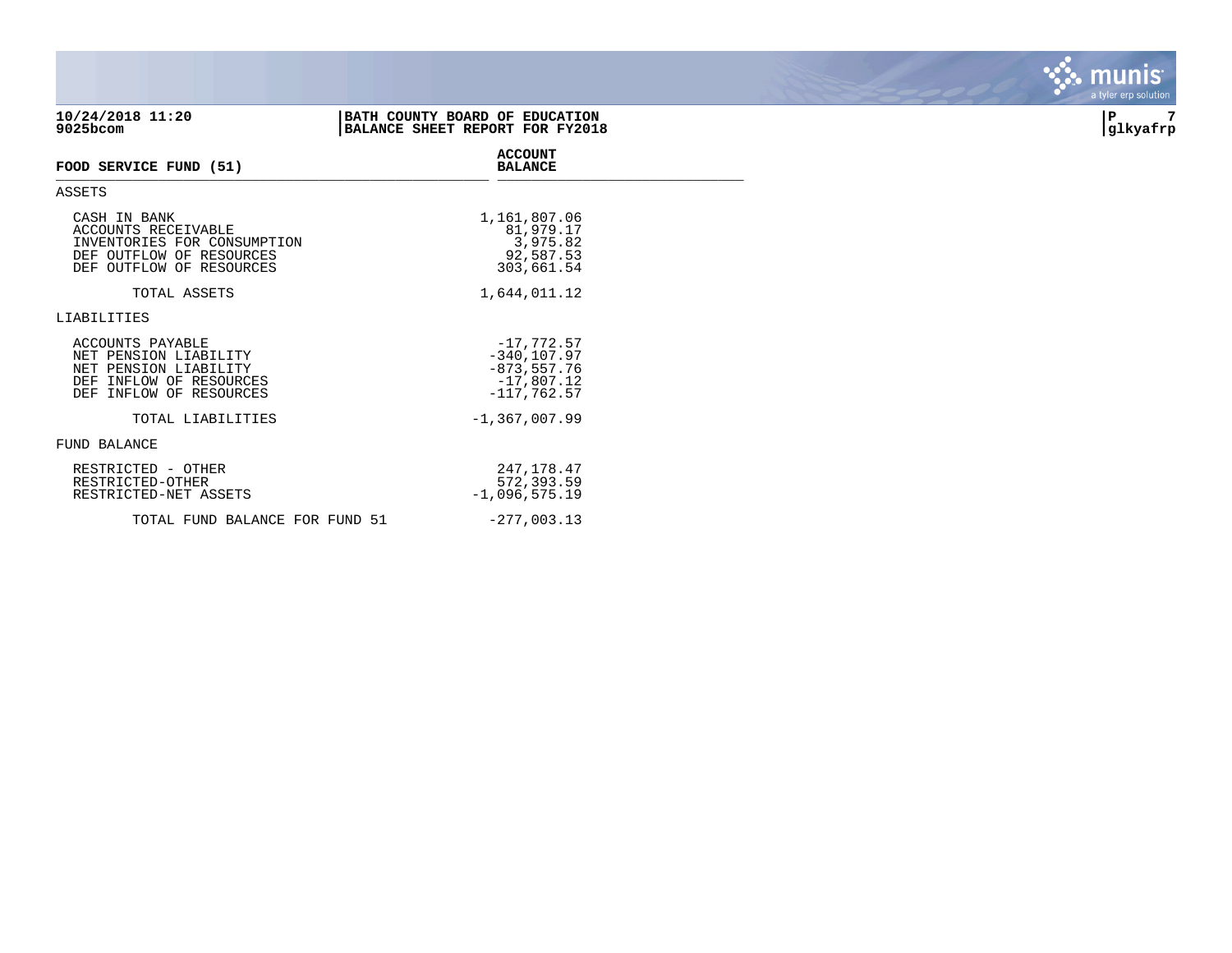| 10/24/2018 11:20<br>9025bcom                                                                                                                      | BATH COUNTY BOARD OF EDUCATION<br>BALANCE SHEET REPORT FOR FY2018                         | 8<br> P<br> glkyafrp |
|---------------------------------------------------------------------------------------------------------------------------------------------------|-------------------------------------------------------------------------------------------|----------------------|
| CHILD CARE (52)                                                                                                                                   | <b>ACCOUNT</b><br><b>BALANCE</b>                                                          |                      |
| ASSETS                                                                                                                                            |                                                                                           |                      |
| CASH IN BANK<br>ACCOUNTS RECEIVABLE<br>DEF OUTFLOW OF RESOURCES<br>DEF OUTFLOW OF RESOURCES                                                       | 8,189.47<br>7,486.24<br>23,429.38<br>75,882.30                                            |                      |
| TOTAL ASSETS                                                                                                                                      | 114,987.39                                                                                |                      |
| LIABILITIES                                                                                                                                       |                                                                                           |                      |
| ACCOUNTS PAYABLE<br>NET PENSION LIABILITY<br>NET PENSION LIABILITY<br>NET PENSION LIABILITY<br>DEF INFLOW OF RESOURCES<br>DEF INFLOW OF RESOURCES | $-1,460.47$<br>10,587.76<br>$-86,064.73$<br>$-114, 517.93$<br>$-4,506.11$<br>$-29,799.96$ |                      |
| TOTAL LIABILITIES                                                                                                                                 | $-225,761.44$                                                                             |                      |
| FUND BALANCE                                                                                                                                      |                                                                                           |                      |
| RESTRICTED - OTHER<br>RESTRICTED-OTHER PENSION<br>RESTRICTED-NET ASSETS                                                                           | 62,548.81<br>28,679.84<br>19,545.40                                                       |                      |
| TOTAL FUND BALANCE FOR FUND 52                                                                                                                    | 110,774.05                                                                                |                      |

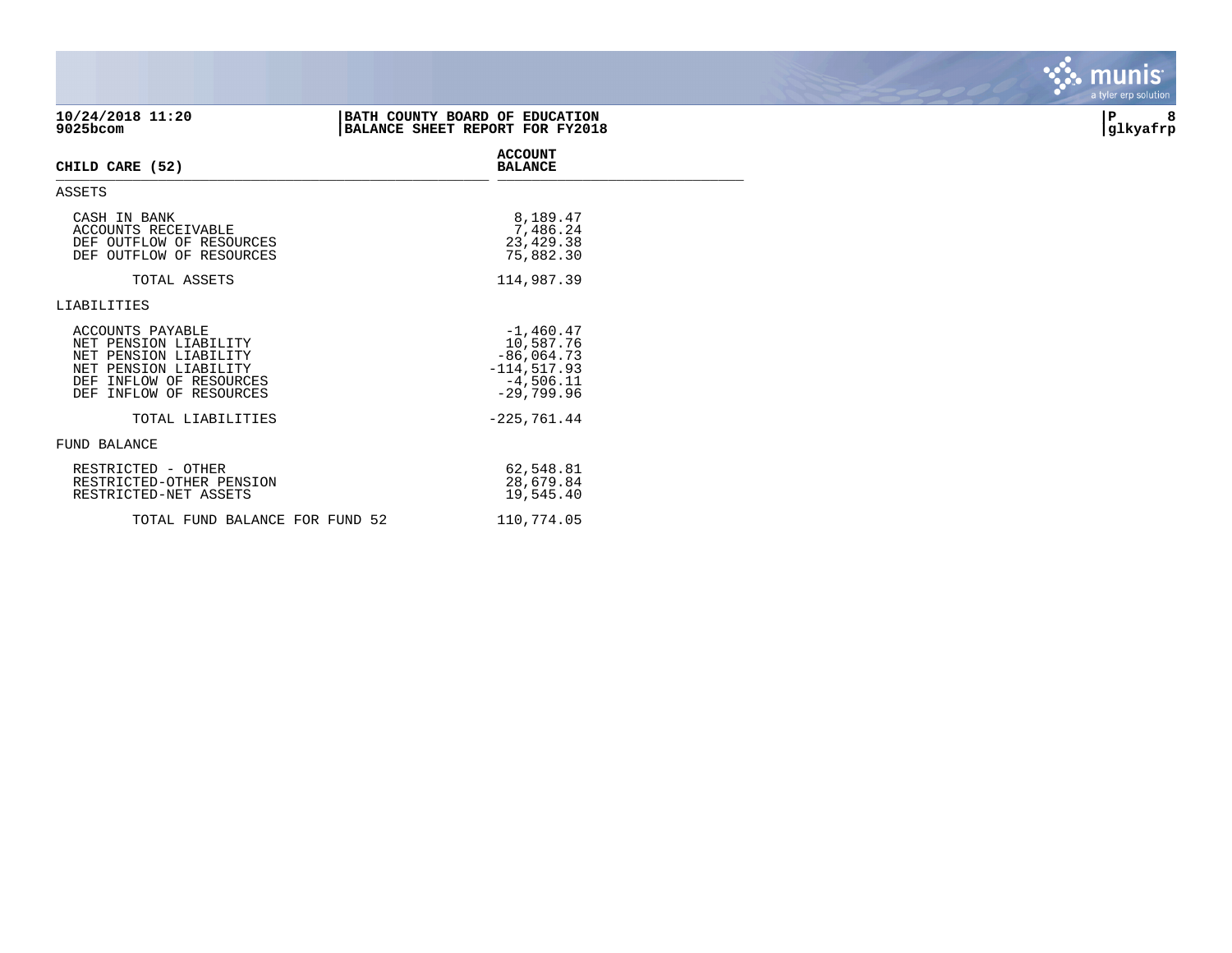| 10/24/2018 11:20<br>9025bcom   | BATH COUNTY BOARD OF EDUCATION<br>BALANCE SHEET REPORT FOR FY2018 | 9<br>P<br> glkyafrp |
|--------------------------------|-------------------------------------------------------------------|---------------------|
| PRESCHOOL (53)                 | <b>ACCOUNT</b><br><b>BALANCE</b>                                  |                     |
| ASSETS                         |                                                                   |                     |
| CASH IN BANK                   | 5,259.77                                                          |                     |
| TOTAL ASSETS                   | 5,259.77                                                          |                     |
| LIABILITIES                    |                                                                   |                     |
| ACCOUNTS PAYABLE               | $-100.58$                                                         |                     |
| TOTAL LIABILITIES              | $-100.58$                                                         |                     |
| FUND BALANCE                   |                                                                   |                     |
| RESTRICTED-NET ASSETS          | $-5, 159.19$                                                      |                     |
| TOTAL FUND BALANCE FOR FUND 53 | $-5, 159.19$                                                      |                     |

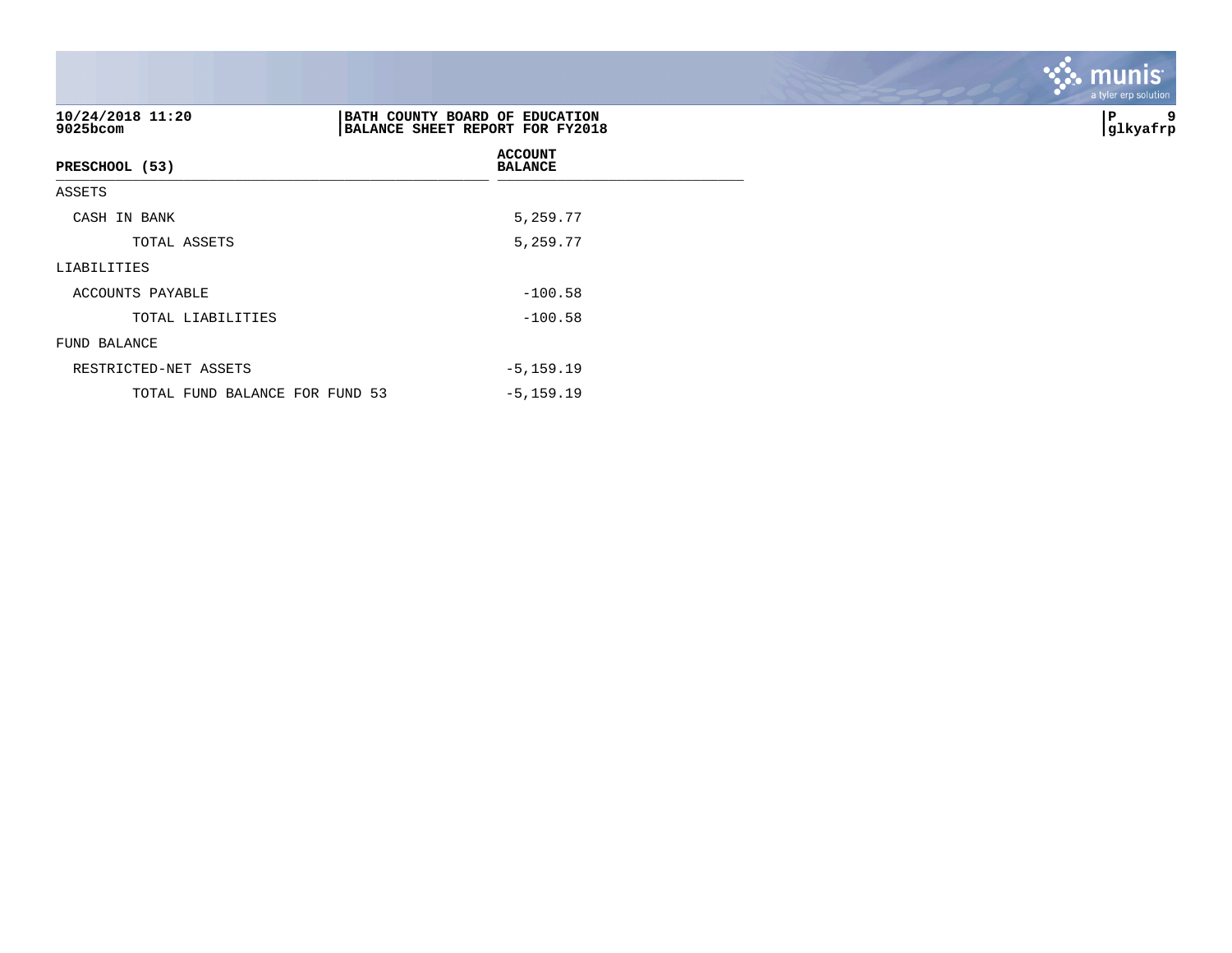| 10/24/2018 11:20<br>$9025$ bcom  | BATH COUNTY BOARD OF EDUCATION<br>BALANCE SHEET REPORT FOR FY2018 | 10<br>∣P<br> glkyafrp |
|----------------------------------|-------------------------------------------------------------------|-----------------------|
| TRUST/AGENCY FUNDS (7000)        | <b>ACCOUNT</b><br><b>BALANCE</b>                                  |                       |
| ASSETS                           |                                                                   |                       |
| CASH IN BANK                     | 22,196.61                                                         |                       |
| TOTAL ASSETS                     | 22,196.61                                                         |                       |
| FUND BALANCE                     |                                                                   |                       |
| RESTRICTED FUND BALANCE          | $-22, 196.61$                                                     |                       |
| TOTAL FUND BALANCE FOR FUND 7000 | $-22, 196.61$                                                     |                       |

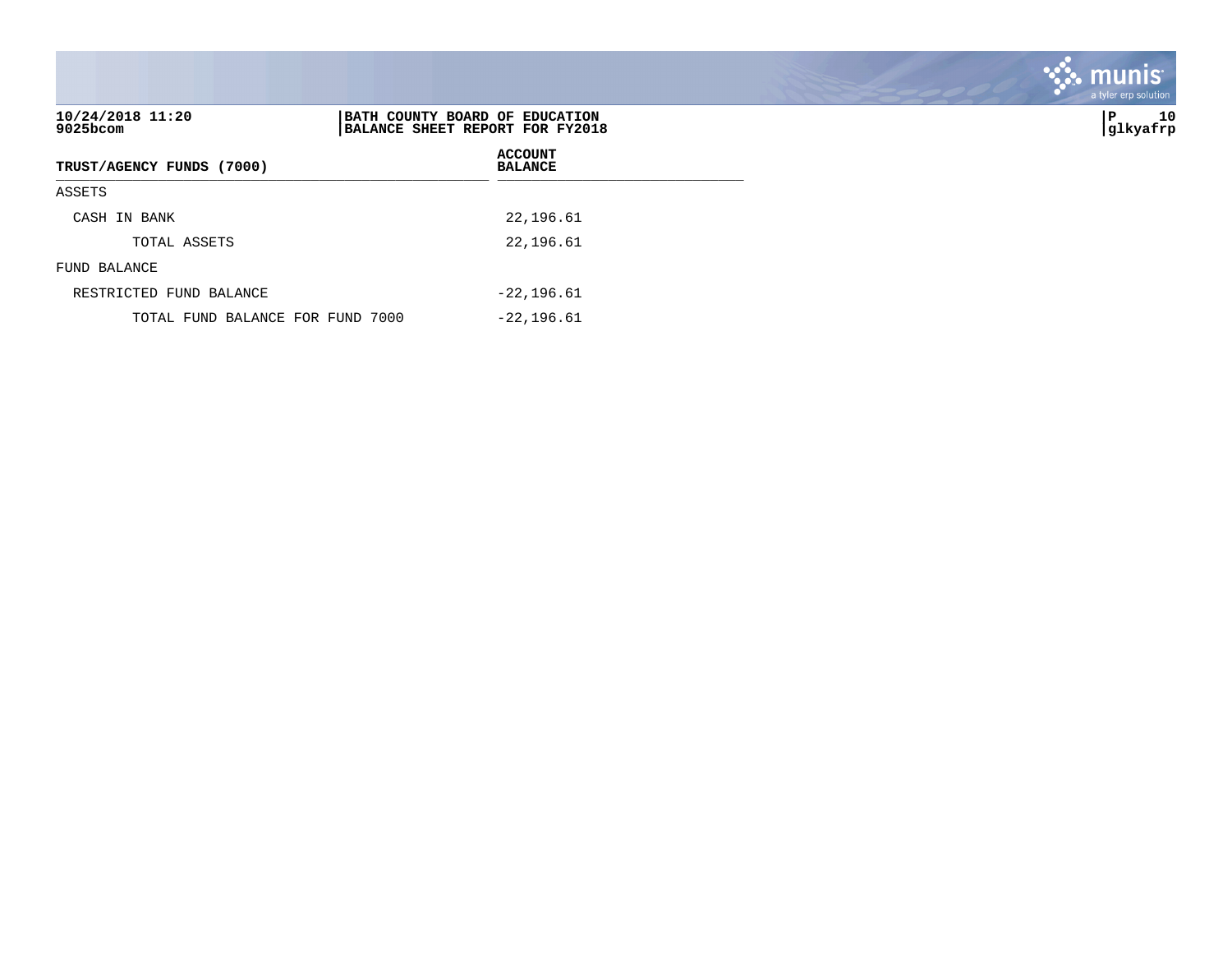| 10/24/2018 11:20 | BATH COUNTY BOARD OF EDUCATION  |          |  |
|------------------|---------------------------------|----------|--|
| 9025bcom         | BALANCE SHEET REPORT FOR FY2018 | qlkyafrp |  |

## **GOVERNMENTAL ASSETS (8)** GOVERNMENTAL ASSETS (0)

## ASSETS

| LAND<br>LAND IMPROVEMENTS<br>ACCUM DEPR LAND IMPROVEMENTS<br>BUILDINGS & BLDING IMPROVEMENT<br>ACCUM DEPR BLDG IMPROVMENTS<br>TECHNOLOGY EOUIPMENT<br>ACCUM DEPR TECHNOLOGY EQUIP<br>VEHICLES<br>ACCUM DEPR VEHICLES<br>GENERAL EOUIPMENT<br>ACCUM DEPR GENERAL EQUIP<br>CONSTRUCTION IN PROGRESS | 518,316.60<br>1,081,411.27<br>$-940, 995.37$<br>34, 135, 438. 73<br>$-10, 267, 651.92$<br>1,963,349.58<br>$-1,681,569.96$<br>3,362,029.00<br>$-2,570,259.99$<br>854,469.94<br>$-707, 353.30$<br>3, 277, 385, 90 |
|---------------------------------------------------------------------------------------------------------------------------------------------------------------------------------------------------------------------------------------------------------------------------------------------------|-----------------------------------------------------------------------------------------------------------------------------------------------------------------------------------------------------------------|
| TOTAL ASSETS                                                                                                                                                                                                                                                                                      | 29,024,570.48                                                                                                                                                                                                   |
| FUND BALANCE                                                                                                                                                                                                                                                                                      |                                                                                                                                                                                                                 |
| INVESTMENTS GOVERNMENTAL ASSET                                                                                                                                                                                                                                                                    | $-29,024,570.48$                                                                                                                                                                                                |
| TOTAL FUND BALANCE FOR FUND 8                                                                                                                                                                                                                                                                     | $-29,024,570.48$                                                                                                                                                                                                |

**ACCOUNT**

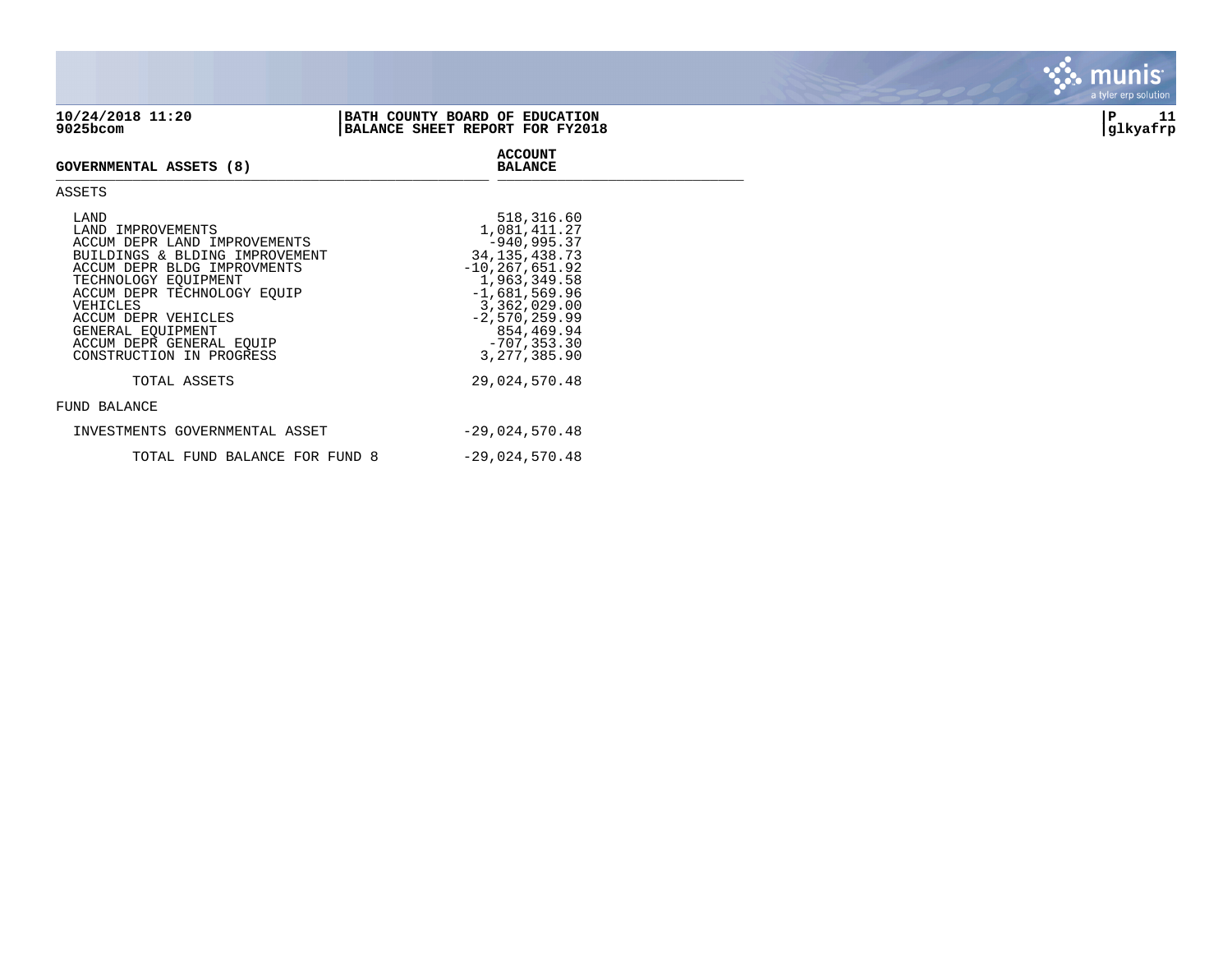| 10/24/2018 11:20 | BATH COUNTY BOARD OF EDUCATION  | 10       |
|------------------|---------------------------------|----------|
| 9025bcom         | BALANCE SHEET REPORT FOR FY2018 | glkyafrp |
|                  | <b>ACCOUNT</b>                  |          |



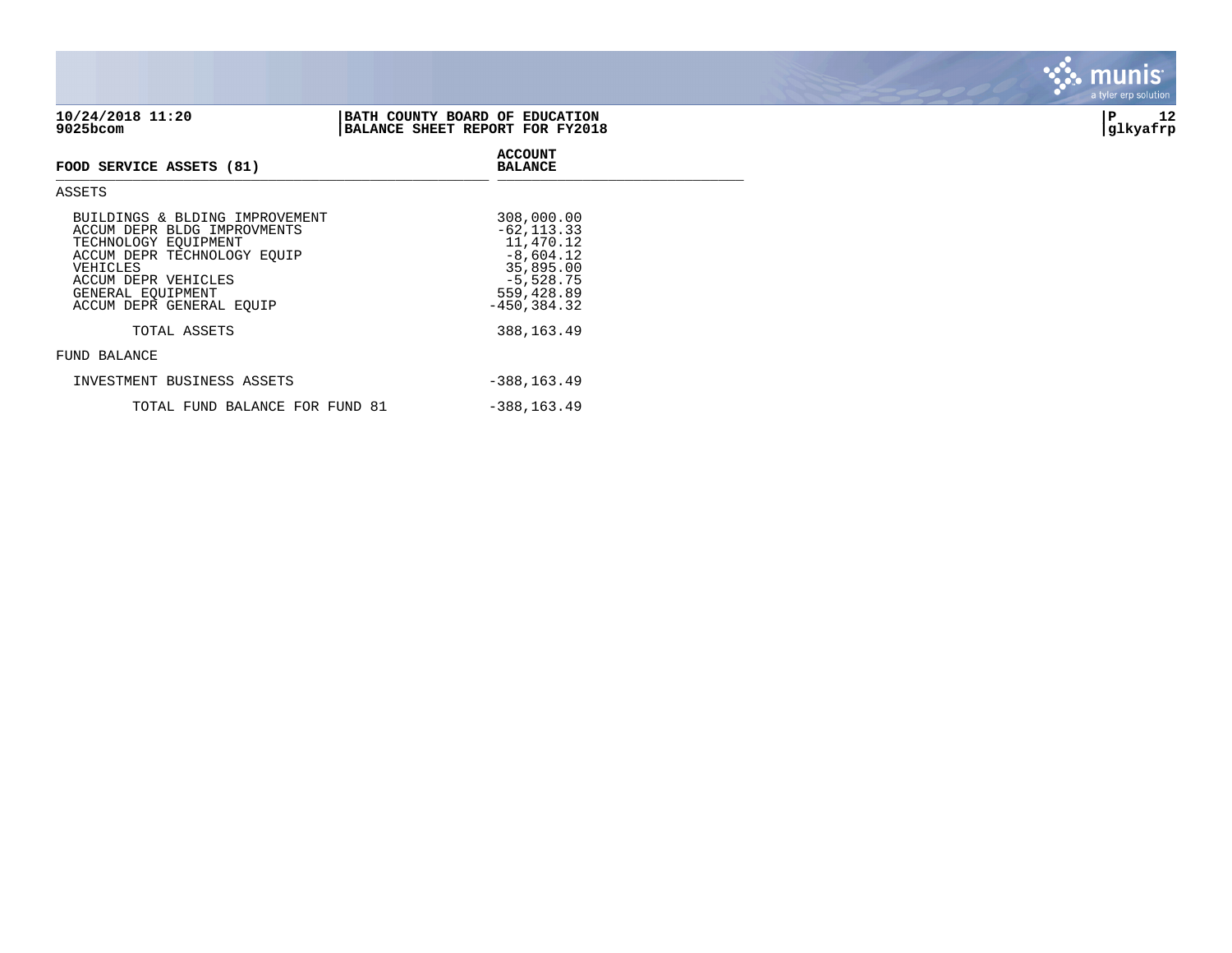|                                                     |                                                                   | munis<br>a tyler erp solution |
|-----------------------------------------------------|-------------------------------------------------------------------|-------------------------------|
| 10/24/2018 11:20<br>9025bcom                        | BATH COUNTY BOARD OF EDUCATION<br>BALANCE SHEET REPORT FOR FY2018 | 13<br>P<br> glkyafrp          |
| ADULT EDUCATION ASSETS (84)                         | <b>ACCOUNT</b><br><b>BALANCE</b>                                  |                               |
| ASSETS                                              |                                                                   |                               |
| TECHNOLOGY EQUIPMENT<br>ACCUM DEPR TECHNOLOGY EQUIP | 11,535.00<br>$-11,535.00$                                         |                               |
| TOTAL ASSETS                                        | .00                                                               |                               |

**COL** 

**Contract Contract Contract**